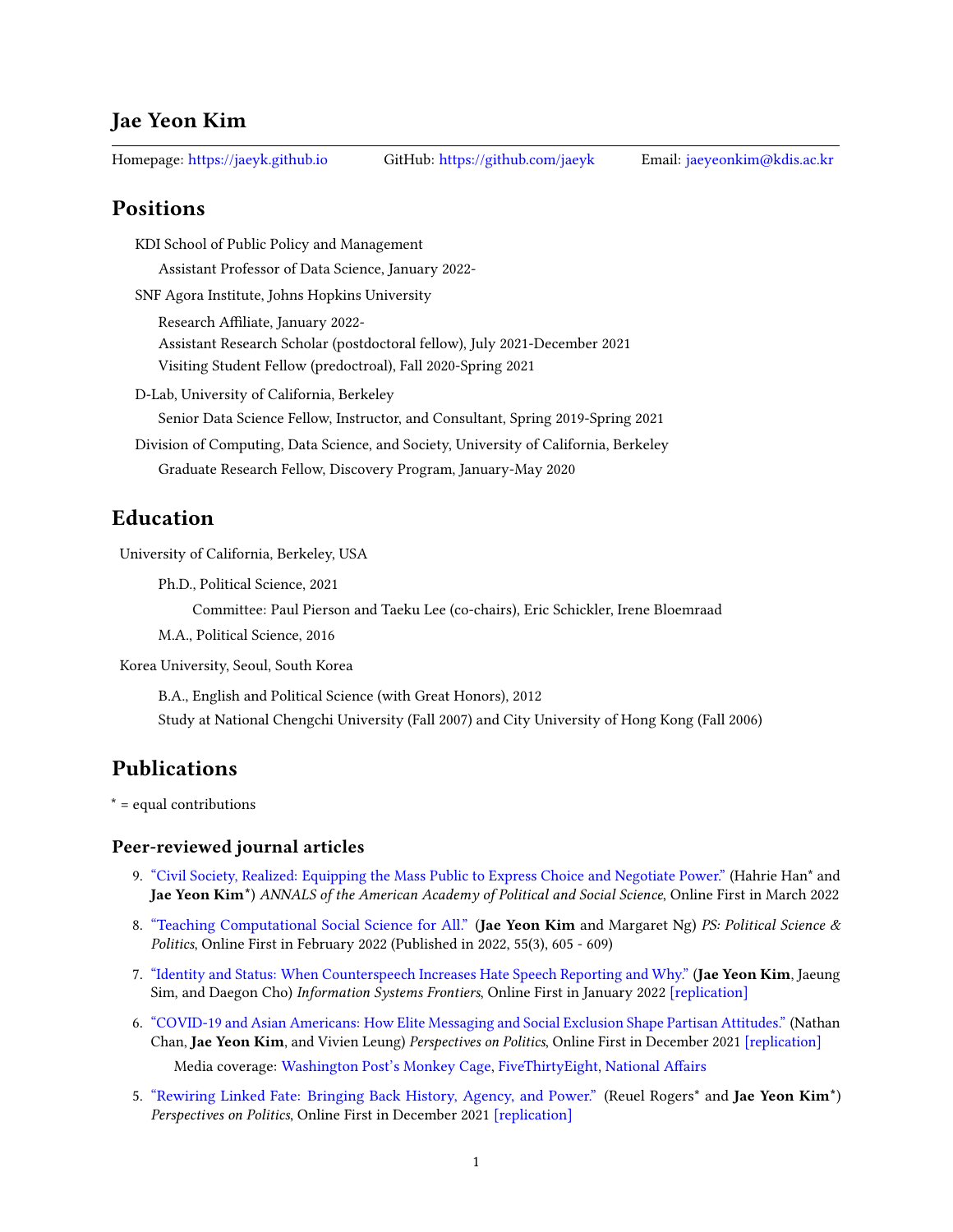4. ["Misinformation and Hate Speech: The Case of Anti-Asian Hate Speech During the COVID-19 Pandemic."](https://tsjournal.org/index.php/jots/article/view/13/5) (Jae Yeon Kim<sup>\*</sup> and Aniket Kesari<sup>\*</sup>) *Journal of Online Trust and Safety*, 2021, 1(1) [\[replication\]](https://github.com/jaeyk/asian_hate_misinformation)

Media coverage: [Platformer](https://www.platformer.news/p/facebook-goes-meta?token=eyJ1c2VyX2lkIjozMzg0MTczNywicG9zdF9pZCI6NDMyMjkzNDMsIl8iOiJ2N2ZkbyIsImlhdCI6MTYzNTQ3MDYyMiwiZXhwIjoxNjM1NDc0MjIyLCJpc3MiOiJwdWItNzk3NiIsInN1YiI6InBvc3QtcmVhY3Rpb24ifQ.NatoanH3afQoMUpac4xFjQK2nAWPF83TupLcW_5bRVg)

3. ["Integrating Human and Machine Coding to Measure Political Issues in Ethnic Newspaper Articles."](https://link.springer.com/article/10.1007/s42001-020-00097-2) (Jae Yeon Kim), Journal of Computational Social Science, 2021, 4(2), 585-612 [\[replication\]](https://github.com/jaeyk/content-analysis-for-evaluating-ML-performances)

Early version won 2020 Western Political Science Association Don T. Nakanishi Award for distinguished scholarship in Asian Pacific American politics

- 2. ["How Other Minorities Gained Access: The War on Poverty and Asian American and Latino Community](https://journals.sagepub.com/doi/10.1177/1065912920983456) [Organizing."](https://journals.sagepub.com/doi/10.1177/1065912920983456) (Jae Yeon Kim), Political Research Quarterly, Online First in December 2020 (Published in 2022, 75(1), 89-102) [\[replication\]](https://github.com/jaeyk/regression-analysis-with-time-series-data)
- 1. ["Racism Is Not Enough: Minority Coalition Building in San Francisco, Seattle, and Vancouver."](https://www.cambridge.org/core/journals/studies-in-american-political-development/article/racism-is-not-enough-minority-coalition-building-in-san-francisco-seattle-and-vancouver/7557642023E744D2E0FA68D800C8E08E) (Jae Yeon Kim), Studies in American Political Development, 2020, 34(2), 195-215 [\[replication\]](https://github.com/jaeyk/analyzing-archival-data)

Media coverage: National Affairs, [UC Berkeley Canadian Studies Program](https://canada.berkeley.edu/three-tales-chinatown-why-racism-not-enough-create-race-based-coalition-among-marginalized-groups)

### Peer-reviewed conference and workshop proceedings

1. ["Intersectional Bias in Hate Speech and Abusive Language Datasets."](https://arxiv.org/abs/2005.05921) (Jae Yeon Kim, Carlos Ortiz, Sarah Nam, Sarah Santiago, and Vivek Datta), 2020, [Proceedings of the Fourteenth International AAAI Conference on Web and](https://sites.google.com/view/icwsm2020datachallenge/home) [Social Media \(ICWSM\), Data Challenge Workshop](https://sites.google.com/view/icwsm2020datachallenge/home) [\[replication\]](https://github.com/jaeyk/intersectional-bias-in-ml)

Media coverage: [AlgorithmWatch Newsletter](http://x3ysn.mjt.lu/nl2/x3ysn/xs09.html?hl=en)

### Edited volume book chapters

1. ["Machines Do Not Decide Hate Speech: Machine Learning, Power, and the Intersectional Approach."](https://osf.io/preprints/socarxiv/chvgp/) (Jae Yeon Kim) Forthcoming at Challenges and Perspectives of Hate Speech Analysis [\(Digital Communication Research](https://www.digitalcommunicationresearch.de/) [open-access book series](https://www.digitalcommunicationresearch.de/) by the German Communication Association)

### Book projects

"Making Asian Americans: How Solidarity Works in Multiracial America" (based on [dissertation\)](https://escholarship.org/content/qt3531f8fr/qt3531f8fr.pdf)

"Civic Data Science: Using Data to Mature Democracy." (in Korean; under contract with Sejong Books; manuscript in progress)

#### Under review

- 7. "Validated Names for Experimental Studies on Ethnicity and Race." (Charles Crabtree, Jae Yeon Kim, S. Michael Gaddis, John B. Holbein, Cameron Guage, and William Marx) [\[replication\]](https://github.com/jaeyk/validated_names) Revise and Resubmit at Nature Scientific Data
- 6. "A Three-Step Guide to Training Computational Social Science Ph.D. Students for Academic and Non-Academic Careers." (Aniket Kesari\*, Jae Yeon Kim\*, Sono Shah\*, Taylor Brown\*, Tiago Ventura\*, and Tina Law\*) Revise and Resubmit at Harvard Data Science Review
- 5. "Contested Identity and Prejudice Against Co-ethnic Refugees: Evidence from South Korea." (Jae Yeon Kim and Taeku Lee) Revise and Resubmit at Political Research Quarterly
- 4. "The Unequal Landscape of Civic Opportunity in America." (Milan de Vries, Jae Yeon Kim, and Hahrie Han)
- 3. ["Unbundling Linked Fate: How Survey Respondents Interpret Linked Fate Question."](https://osf.io/preprints/socarxiv/k6c9x) (Jae Yeon Kim and Alan Yan) [\[replication\]](https://github.com/jaeyk/unbundling-linked-fate)
- 2. "Racial Formation and Pandemic: Examining the Shifts in Asian American Perceptions of Discrimination During the COVID Pandemic" (Vivien Leung, Jae Yeon Kim, and Natalie Masuoka)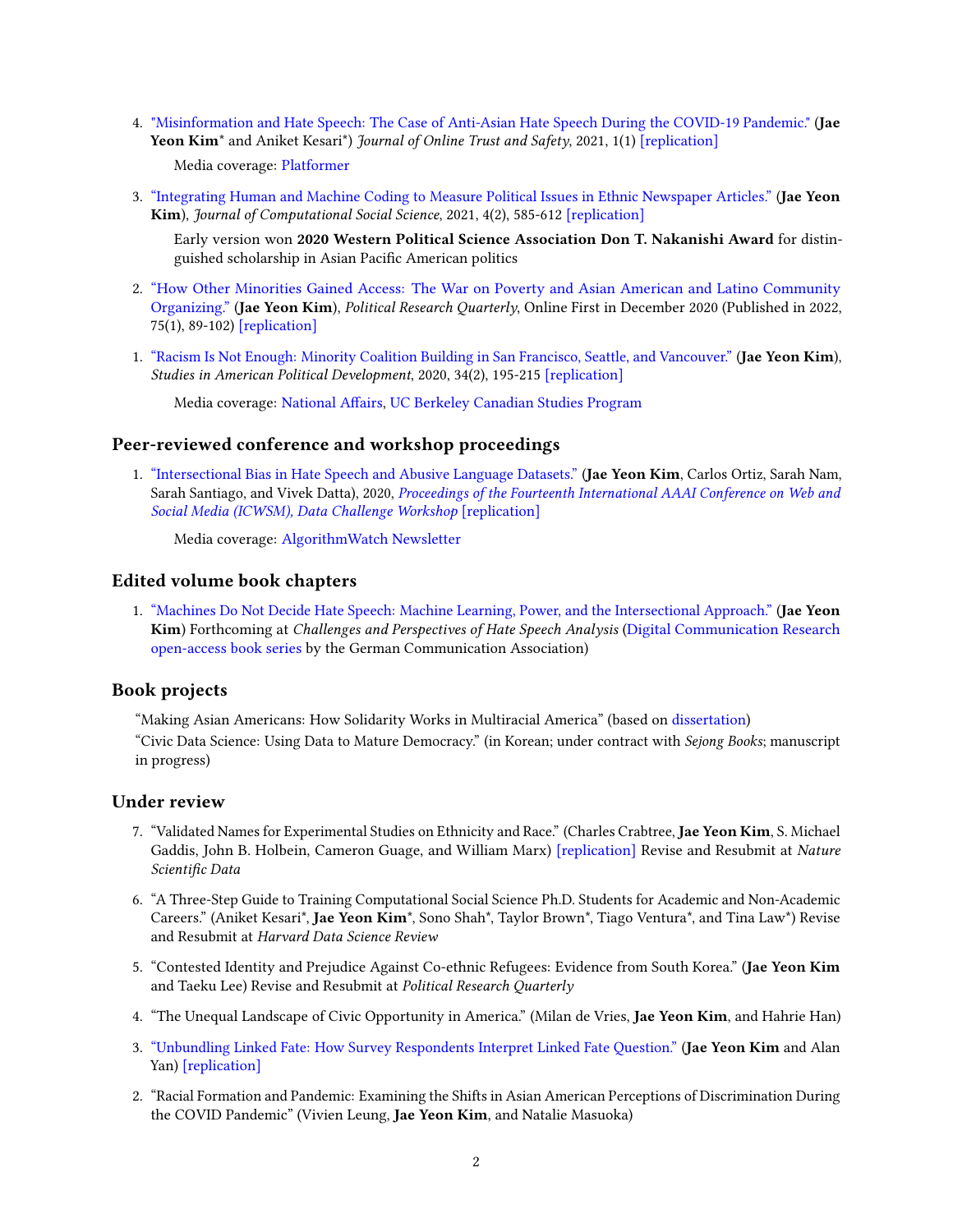1. "Shift without Convergence: How Immigrant-Serving Ethnic Media Respond to Threats." (Jae Yeon Kim and Andrew Thompson)

#### Work in progress

- 8. "Everyday Experience, Immigrant Incorporation, and Asian American Identity." (with Taeku Lee) In preparation for submission
- 7. "Privacy Law Diffusion Across US State Legislatures." (with Aniket Kesari) In preparation for submission
- 6. "How Home Country and Host Society Identity Politics Conflict: Evidence from Asian Americans." (with Joan Cho, DG Kim, and Taeku Lee)
- 5. "Whose Political Demands Are Radical?: The Dilemma of Radical Politics." (with Gwen Prowse)
- 4. "Democratic Exclusion: Why Native Responses to Newcomers Vary Across Democracies." (with Aram Hur)
- 3. "Invisibility and Presence among Latinos and Asian Americans, 1971-1981." (with G Christina Mora and Dina Okamoto)
- 2. "How US Universities Signal Prestige and Inclusion: Evidence from Big Data" (with Liz Mckenna, AJ Alvero, and Milan de Vries)
- 1. "Selling Segregation: How Charter School Websites Signal Race and Class–and Parents Listen." (with Jaren Haber and Nick Camp)

### Research briefs

- 2. ["Thanks to Trump's Rhetoric, Asian Americans Are Moving Toward the Democratic Party."](https://www.washingtonpost.com/politics/2021/03/30/thanks-trumps-rhetoric-asian-americans-are-moving-toward-democratic-party/?utm_campaign=wp_monkeycage&utm_medium=social&utm_source=twitter&tid=sm_tw_monkeycage) (Nathan Chan, Jae Yeon Kim, and Vivien Leung), Washington Post's Monkey Cage, March 30, 2021
- 1. ["The Three Tales of Chinatown: Why Racism Is Not Enough to Create a Race-based Coalition among Marginal](https://canada.berkeley.edu/three-tales-chinatown-why-racism-not-enough-create-race-based-coalition-among-marginalized-groups)[ized Groups."](https://canada.berkeley.edu/three-tales-chinatown-why-racism-not-enough-create-race-based-coalition-among-marginalized-groups) (Jae Yeon Kim), UC Berkeley Canadian Studies Program, March 29, 2021

### Public writing

- 4. ["Good Troublemakers Are the Key to Fixing Democracy in South Korea."](https://www.nknews.org/pro/good-troublemakers-are-the-key-to-fixing-democracy-in-south-korea/?t=1660440015387) (Jae Yeon Kim), Korea Pro, May 16, 2022
- 3. ["Why Teaching Social Scientists How To Code Like A Professional Is Important."](https://dlab.berkeley.edu/news/why-teaching-social-scientists-how-code-professional-important) (Jae Yeon Kim), UC Berkeley D-Lab, September 23, 2020.
- 2. ["BAY-SICSS: Bridging Computational Social Scientists and Practitioners for Social Good."](https://bids.berkeley.edu/news/bay-sicss-bridging-computational-social-scientists-and-practitioners-social-good) (Jaren Haber, Jae Yeon Kim, and Nick Camp), Berkeley Institute of Data Science, September 15, 2020
- 1. ["Five Principles to Get Undergraduates Involved in Real-world Data Science Projects."](https://ocean.sagepub.com/blog/skills/5-principles-to-get-undergraduates-involved-in-real-world-data-science-projects) (Jae Yeon Kim), SAGE Ocean, June 24, 2020.

## Selected software

- 3. [MapAgora:](https://snfagora.github.io/MapAgora/) R package for getting tax reports, websites, and social media handles related to nonprofit organizations in the United States (with Milan de Vries)
- 2. [tidytweetjson:](https://jaeyk.github.io/tidytweetjson/) R package for turning Tweet JSON files into a cleaned and wrangled dataset
- 1. [tidyethnicnews:](https://jaeyk.github.io/tidyethnicnews/) R package for turning search results from the largest database on ethnic newspapers published in the United States ("Ethnic NewsWatch") into a cleaned and wrangled dataset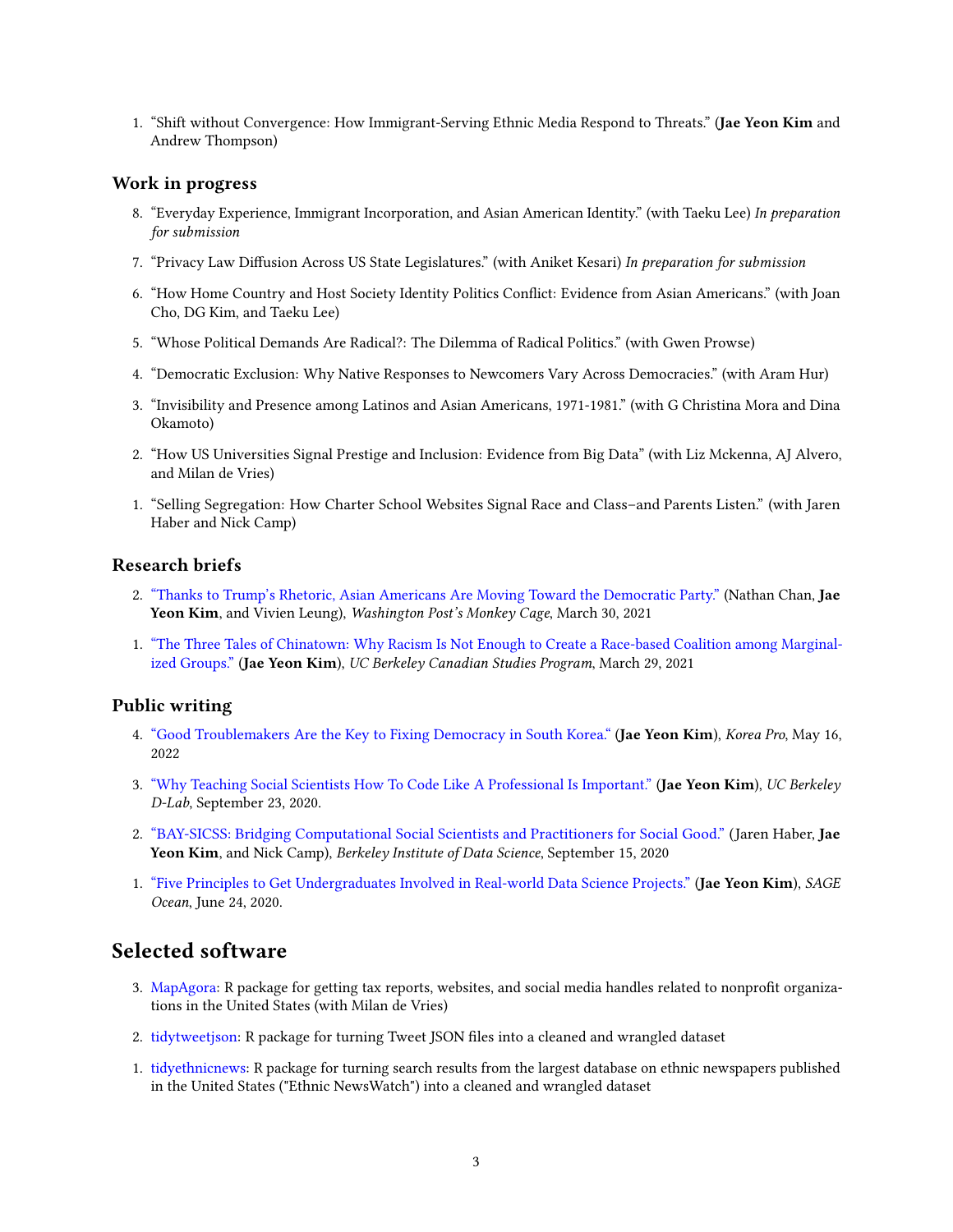### Awards

- 3. Don T. Nakanishi Award for Distinguished Scholarship and Service in Asian Pacific American Poli[tics](https://www.wpsanet.org/award/), Western Political Science Association, 2020, "for making a significant contribution to the understanding of Asian Pacific American politics.": \$250
- 2. [Outstanding Graduate Student Instructor Award](https://gsi.berkeley.edu/programs-services/award-programs/ogsi/ogsi-2017/), Graduate Division, UC Berkeley, AY 2016-2017, received by approximately 10 percent of Graduate Student Instructors at Berkeley
- 1. Political Behavior Field Exam, Passage with Distinction, Department of Political Science, UC Berkeley, 2017

# Grants and Fellowships

External

- 5. Democracy Visiting Fellowship, Ash Center for Democratic Governance and Innovation, Kennedy School, Harvard University, August 2020-July 2021 (declined due to logistics)
- 4. Post-SICSS (Summer Institute in Computational Social Science) Grant, Russell Sage Foundation, 2019: \$6,462 (with Jaren Haber and Nick Camp)
- 3. [Russell Sage Summer Institute in Computational Social Science](https://compsocialscience.github.io/summer-institute/2019/), Princeton University, 2019
- 2. [Korea Foundation for Advanced Studies Doctoral Fellowship](http://www.kfas.or.kr/ScholarShip/ScholarShip0201.aspx?pCulture=en) (in tuition scholarship and stipend), 2014-2019: \$220,033
- 1. [California Poverty and Socioeconomic Inequality Fellows Program](https://blum.ucr.edu/research/fellows), Blum Initiative for Global and Regional Poverty Studies, 2017: \$500

Internal

- 12. Social Media Research Fellowship, D-Lab and Social Science Matrix, UC Berkeley, Fall 2020 Spring 2021: \$7,031 (declined due to logistics)
- 11. Data Science Fellowship, D-Lab, UC Berkeley, Fall 2020 Spring 2021
- 10. Data Science Education Fellowship, D-Lab and Data Science Education Program, UC Berkeley, Spring 2020
- 9. American Democracy Project Fellowship, Center for the Study of American Democracy, UC Berkeley, 2019-2020: \$3,000
- 8. Doctoral Completion Fellowship, Graduate Division and Department of Political Science, UC Berkeley, 2019-2020: \$28,000
- 7. Department Fellowship, Department of Political Science, UC Berkeley, 2014-2019
- 6. [Berkeley Empirical Legal Studies Graduate Fellowship](https://www.law.berkeley.edu/research/center-for-the-study-of-law-society/bels-fellows/), Center for the Study of Law and Society, UC Berkeley, 2017: \$1,000
- 5. [Edward Hildebrand Research Fellowship](https://canada.berkeley.edu/edward-hildebrand-research-fellowship), Canadian Studies Program, UC Berkeley, 2017: \$3,500
- 4. Graduate Fellowship in Korean Studies, Institute of East Asian Studies, UC Berkeley, 2016, 2017, 2018: \$15,350
- 3. Graduate Fellowship in East Asian Studies, Institute of East Asian Studies, UC Berkeley, 2015: \$3,480
- 2. Best Honors Scholarship, Korea University, Fall 2007
- 1. Academic Excellence Scholarship, Korea University, Spring 2005, Fall 2006

## Teaching

Original textbook

[Computational Thinking for Social Scientists](https://jaeyk.github.io/comp_thinking_social_science/)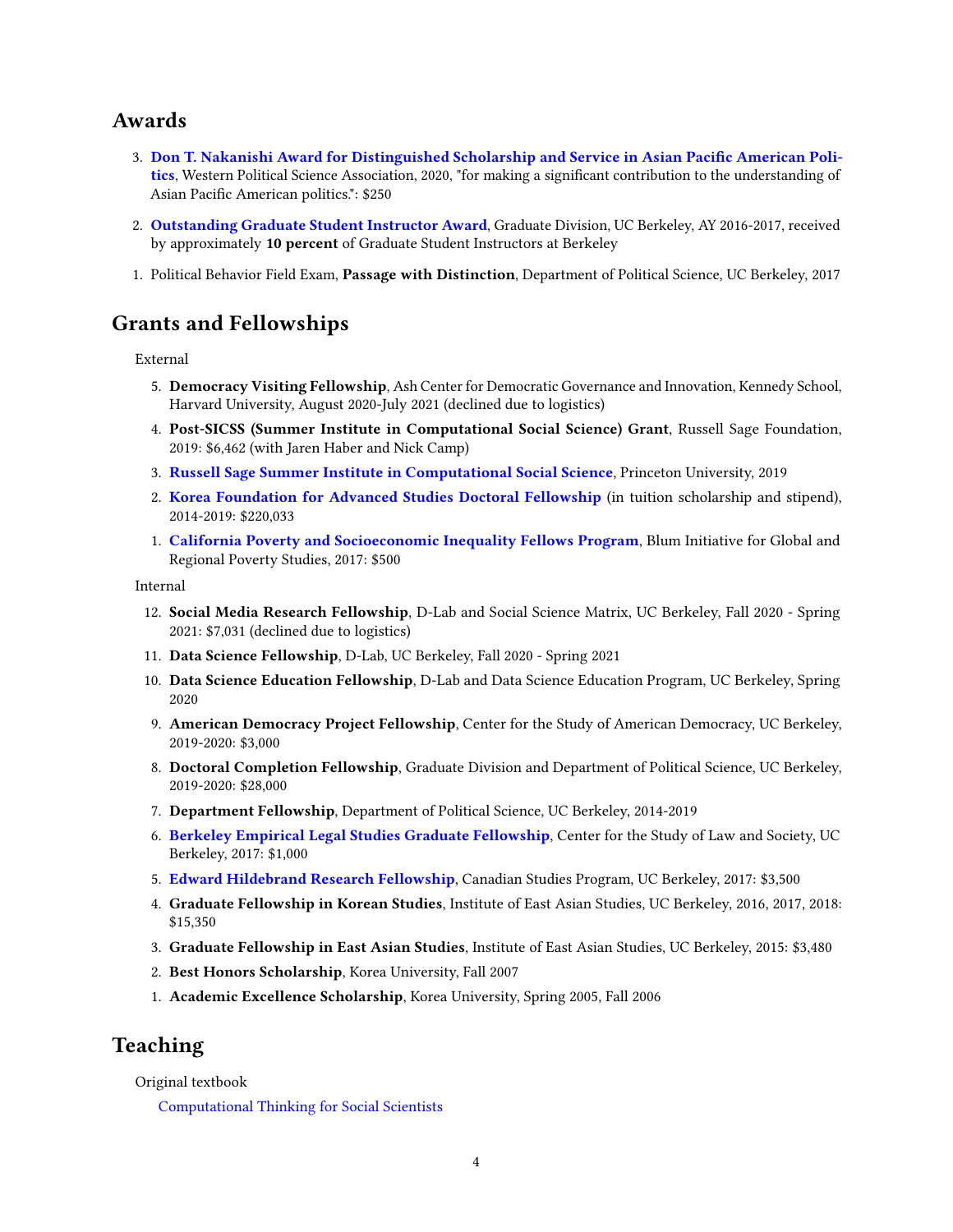Teaching training

Certificate in Teaching and Learning in Higher Education, GSI Center, UC Berkeley, May 2021 [Graduate Student Data Science Pedagogy Workshop,](https://data.berkeley.edu/news/graduate-student-data-science-pedagogy-workshop) Division of Computing, Data Science, and Society, UC Berkeley, June 2019

Graduate seminars

[R Fundamentals for Public Policy,](https://github.com/KDIS-DSPPM/r-fundamentals) KDI School, Spring 2022, Fall 2022

[Data Visualization and Communication,](https://github.com/KDIS-DSPPM/data-visualization) KDI School, Summer 2022

[An Introduction to Computational Tools and Techniques for Social Science Research](https://github.com/PS239T/spring_2021) [2x], Department of Political Science, UC Berkeley, Spring 2019, Spring 2021

[Research Workshop on Computational Tools for Digital Data Collection](https://github.com/jaeyk/digital_data_collection_workshop) (Fall 2020)

An Introduction to Computational Tools and Techniques for Social Science Research (for Rachel Bernhard), Department of Political Science, UC Berkeley, Spring 2018

Undergraduate lectures

Introduction to Empirical Analysis and Quantitative Methods (for Professor Laura Stoker), Department of Political Science, UC Berkeley, Fall 2016

Workshops

D-Lab, UC Berkeley, Summer 2020-Fall 2020

Original workshops: [Fairness and Bias in Machine Learning,](https://dlab-berkeley.github.io/fairML/) [SQL for R Users,](https://github.com/dlab-berkeley/sql-for-r-users) [R Package Development,](https://github.com/dlab-berkeley/R-package-development) [Functional Programming in R,](https://github.com/dlab-berkeley/R-functional-programming) [Advanced Data Wrangling in R,](https://github.com/dlab-berkeley/advanced-data-wrangling-in-R) [Reproducible Project Management in R](https://github.com/dlab-berkeley/efficient-reproducible-project-management-in-R) Remix: [Machine Learning with Tidymodels](https://github.com/dlab-berkeley/Machine-Learning-with-tidymodels)

Others: [R fundamentals](https://github.com/dlab-berkeley/R-Fundamentals)

[Data Science Discovery Program](https://data.berkeley.edu/research/discovery-program-home) Team Lead Seminar, Division of Computing, Data Science, and Society, Spring 2020

[Digital Data Collection](https://github.com/jaeyk/summer_digital_data_collection) (4 sessions), Institute of Political Research, Korea University, Summer 2022

Summer institutes

[Pre-Summer Institute in Computational Social Science Science Bootcamp,](https://github.com/jaeyk/sicss-howard-r-boot-camp) Howard University and Mathematica, June 11-12, 2021

### Advising

#### KDI School

Master students, Spring 2022-

Lesego B. Otlhabanye (civil society in Botswana)

UC Berkeley

Research assistants for the [Data Science Discovery Program,](https://data.berkeley.edu/research/discovery) Fall 2019, Spring 2020, Fall 2021

Noor-Ul-Ain Ali (Data Science), Riya Shrestha (Molecular Environmental Biology & Toxicology), Carlos Ortiz (Data Science, Currently a Engineering Data Scientist at Snap), Sarah Nam (Immunology & Data Science, Currently: a Data Scientist at SetSail), Sarah Santiago (Applied Mathematics, Currently: a Liquidity Risk Analyst at Goldman Sachs), Vivek Datta (Computer Science & Data Science, Currently: a Software Engineer at Amazon)

Research assistants for the [Undergraduate Research Apprentice Program,](https://urap.berkeley.edu/) Fall 2018

Angela Yip (Political Science), Brenna Uyeda (Environmental Economics and Policy), Gregory Eng (Political Science & History, Currently: a J.D. Candidate at the University of Virginia), Jenny Feng (Political Economy & Education)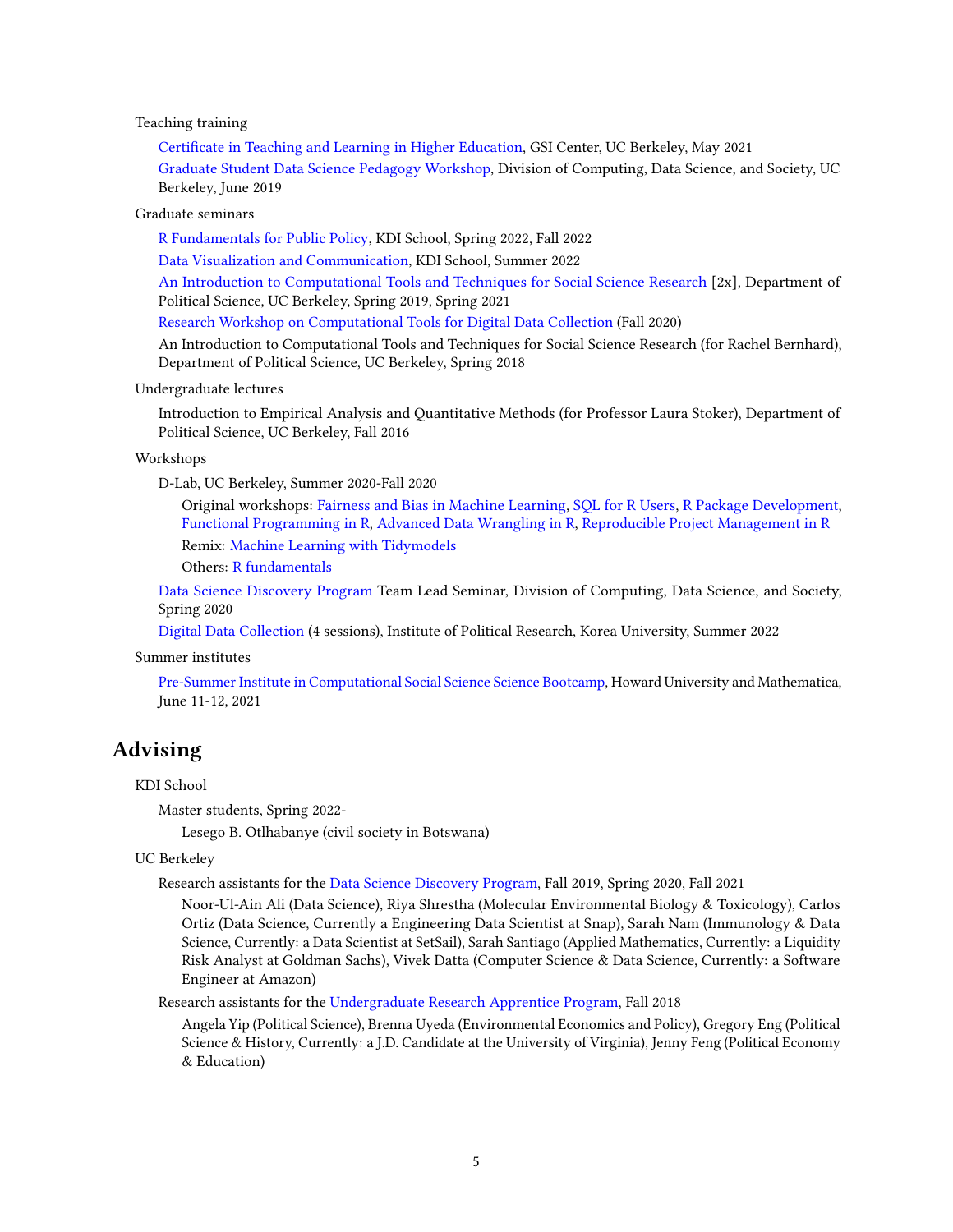## Invited Talks

\* Guest lectures for a class

- 2022 KAIST (Data Analysis for Green Business and Policy)\*, KAIST (Science, Technology, and Society)\*, University of British Columbia (Scope Conditions podcast), Korea University (Introduction to Political Science)\*, Korea University (Office of Information Technology and Service), Sogang University (Institute of Political Studies, scheduling)
- 2021 Stanford (New Research from the Journal of Online Trust and Safety's Inaugural Issue), University of Minnesota (American Politics Colloquium), Cornell (Democratic Vulnerabilities and Pathways for Reform Conference), KAIST (Data Analysis for Green Business and Policy)\*, Johns Hopkins (SNF Agora Institute's P3 Lab), Dartmouth (Experiments in Politics)\*
- 2020 UC Berkeley (Computational Social Science Forum)

## Conference and Workshop Presentations

\* APSA = American Political Science Association, MPSA = Midwest Political Science Association, WPSA = Western Political Science Association

- 2022 APSA (scheduled), International Conference on Method Triangulation (scheduled), MPSA
- 2021 APSA, Asian Online Political Science Seminar Series, The Junior Law & Politics Research Community, D-Lab Data Science Fellows Talk (UC Berkeley)
- 2020 APSA, Joint Political Computational Social Science and Political Network Conference, International AAAI Conference on Web and Social Media Data Challenge Workshop, Summer Institute in Computational Social Science Festival, Data Science Showcase (UC Berkeley), D-Lab Data Science Fellows Talk (UC Berkeley)
- 2019 MPSA, WPSA, Research Workshop in American Politics (UC Berkeley), Political Behavior Workshop (UC Berkeley), Canadian Studies Colloquium (UC Berkeley), Text Analysis Across Domains, Data Science Showcase (UC Berkeley)
- 2018 APSA, MPSA, WPSA, Politics of Race, Immigration, and Ethnicity Consortium, Association for Asian Studies
- 2017 MPSA, California Poverty and Socioeconomic Inequality Fellows Symposium

## Service

Professional

Program Committee:

IC2S2 (8th International Conference on Computational Social Science), University of Chicago, 2022

Co-organizer:

First [Summer Institute in Computational Social Science in South Korea](https://sicss.io/2022/korea/) (SICSS-Korea), KAIST and KDI School, Fall 2021-Summer 2022

First [Summer Institute in Computational Social Science in the San Francisco Bay Area](https://compsocialscience.github.io/summer-institute/2020/bay_area/) (BAY-SICSS), UC Berkeley and Stanford University, Fall 2019-Summer 2020 [\[Post-mortem\]](https://msalganik.wordpress.com/2020/08/19/summer-institutes-in-computational-social-science-2020-post-mortem/#Bay-SICSS)

Catalyst: [Berkeley Initiative for Transparency in the Social Sciences](https://www.bitss.org/people/jae-yeon/)

Reviewer: Proceedings of the National Academy of Sciences, American Political Science Review, Political Communication, Political Behavior [2x], Political Research Quarterly [2x], Politics, Groups, and Identities [2x], Time-sharing Experiments for the Social Sciences, PLOS ONE, Journal of Open Source Software [2x]

KDI School

Curriculum Committee, AI and Policy Innovation (executive course), 2022-